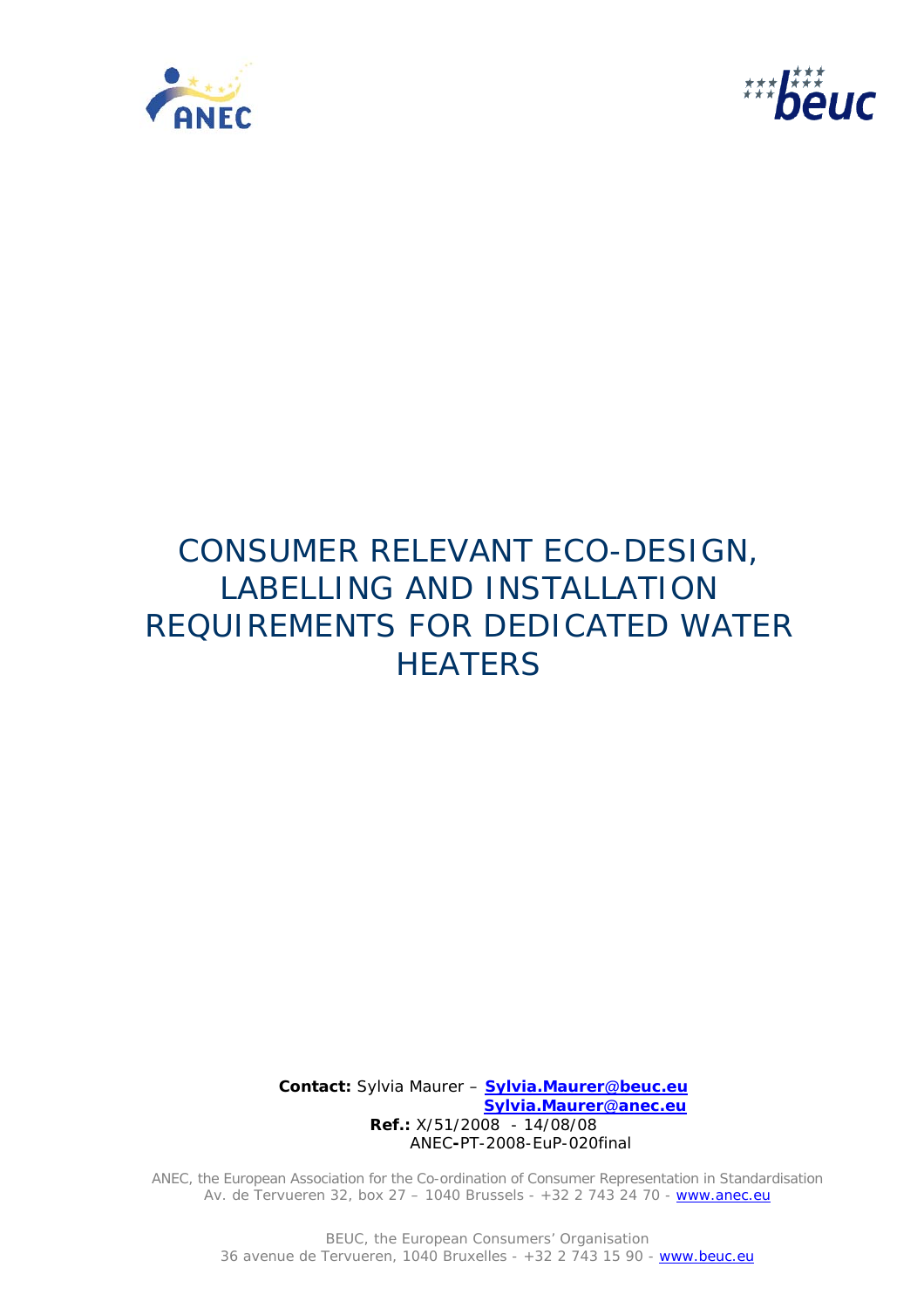



**2**

# **Summary** In the context of the implementation of the Eco-design of Energy-using Products the European Commission is proposing eco-design requirements for water heaters (Lot 2). This paper outlines the main consumer relevant issues related to possible eco-design, labelling and installation requirements for water heaters and recommends improvement options. We emphasise the need for Member States to support consumers in replacing electric water heaters with more environmentally friendly technologies as well as the need for a well-designed labelling scheme to inform consumers. Moreover we underline that the verification procedure for market surveillance needs to exclude the possibility of a systematic exceedance of limit values by a certain percentage. Finally, we see a very important role for installers and retailers. They should be trained in order to better inform consumers about upcoming technology changes such as the phasing out of electric water heaters.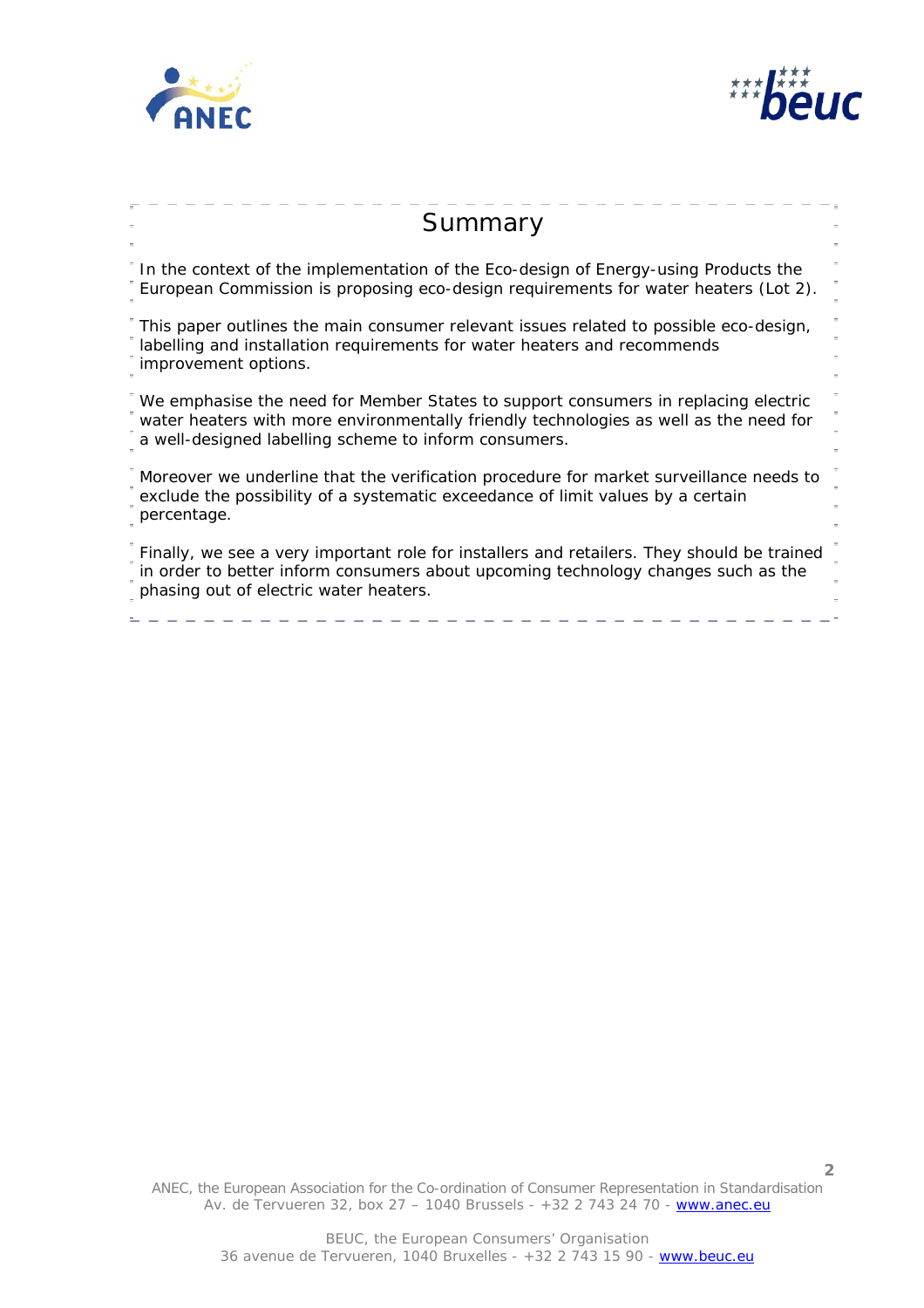



# **Introduction**

This paper outlines the main consumer relevant issues related to possible ecodesign, labelling and installation requirements for water heaters (Lot 2) and recommends improvement options. Comments are based on Working Draft 3 of the Commission which was provided to stakeholders on [1](#page-2-0) July 2008<sup>1</sup>.

In particular, we highlight the need for Member States to support consumers in replacing electric water heaters with more environmentally friendly technologies as well as the need for a well-designed labelling scheme to inform consumers.

#### **1. General remarks**

Eco-design requirements for water heaters should allow the best performing devices to penetrate the market as quickly as possible. In this respect we support a fuel-independent approach for ecodesign requirements and rating scales for an energy efficiency label in order to ensure that the best available technologies are promoted.

Low-performing products need to be eliminated from the market by setting ambitious energy-efficiency requirements. In this respect, we support the concept of "choice editing", meaning that a range of well-performing products is offered to the consumer while badly performing products are taken off the market.

Consumers will clearly benefit from energy efficient water heaters. However, phasing out inefficient and often cheap appliances could be a burden for some consumer groups. In this respect it is important that provisions are made to avoid unnecessary hardship for consumers. Consumer organisations therefore call on the Commission to encourage Member States to provide accompanying measures such as subsidies and tax reductions in order to support consumers in replacing inefficient and defective water heaters. Moreover, it will be crucial that consumers receive information on the intended technology change well in advance in order to avoid uninformed / environmentally unsound decisions when investing in new water heaters. Installers and service personnel have a special role to play and should be trained accordingly.

#### **2. Scope of the measure**

l

As already outlined in our previous position of February [2](#page-2-1)008<sup>2</sup>, we propose to include Indirect Cylinders and devices used in co-generation systems and district heating into the scope of the measure. Moreover, we ask to include devices that use waste heat.

<span id="page-2-0"></span><sup>&</sup>lt;sup>1</sup> Commission Working Document on possible Ecodesign Energy labelling and Installation requirements for Dedicated Water Heaters, 1 July 2008.  $2$  Consumer relevant eco-design requirements for boilers and water heaters (ANEC-

<span id="page-2-1"></span>PT-2008-EuP-003final/BEUC X/011/2008 – 22/02/08).

ANEC, the European Association for the Co-ordination of Consumer Representation in Standardisation Av. de Tervueren 32, box 27 – 1040 Brussels - +32 2 743 24 70 - www.anec.eu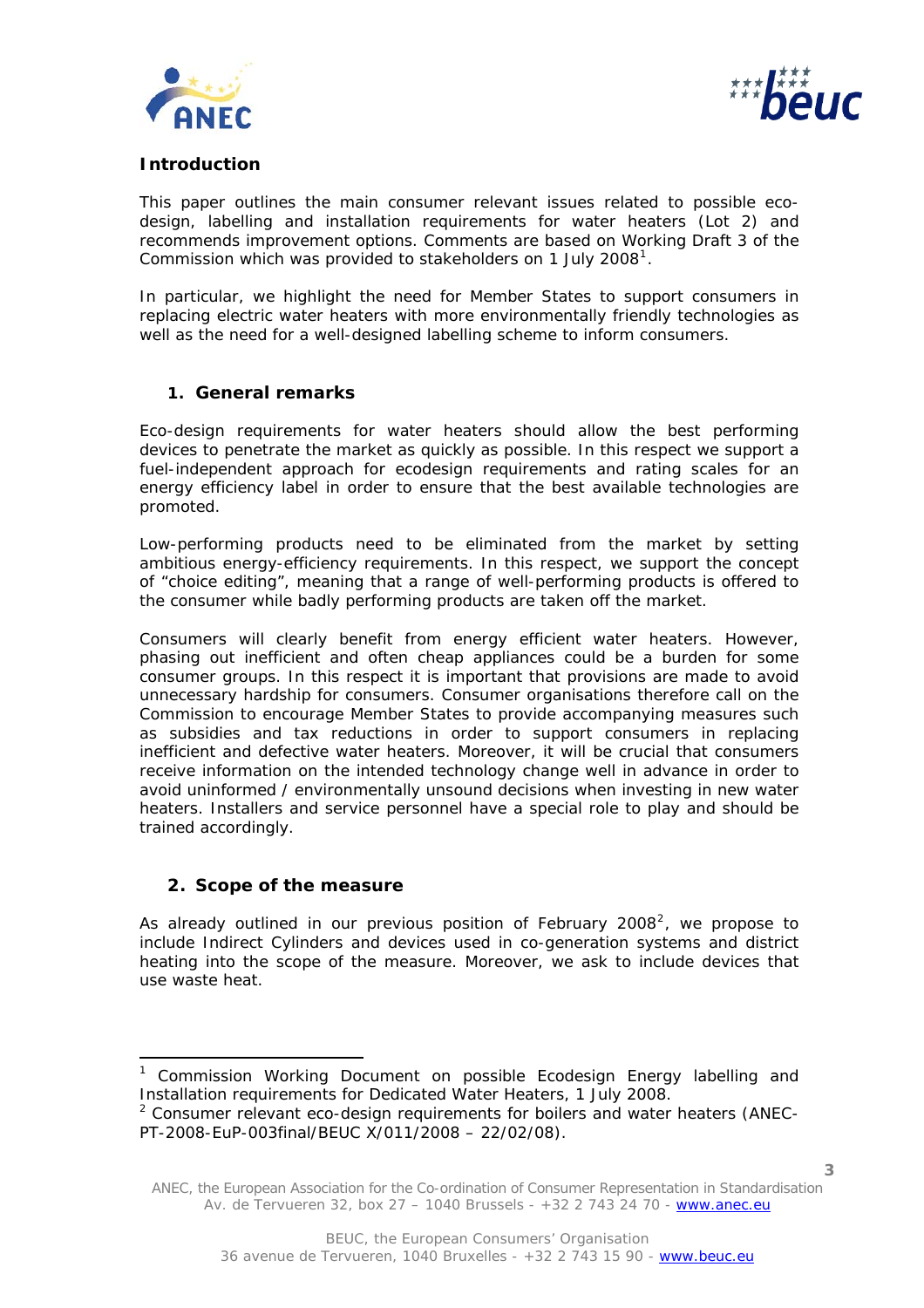

l



# **3. Specific energy-efficient requirements for water heaters**

Electric resistance water heaters are generally characterised by low energy efficiency, considering the primary energy input necessary to generate electricity. Therefore in the medium term, these devices should disappear from the market and should be replaced by alternative technologies such as solar-assisted appliances or heat pumps.

However, it has to be ensured that in the short term consumers will not be adversely affected by a ban of certain products leaving consumers without suitable and affordable replacement options. Therefore we would agree that the best performing electric water heaters will be allowed on the market for a transition period. However, structural changes need to be initiated as soon as possible. With a view to the above, we recommend the following:

- o It needs to be ensured that Member States support consumers with financial programmes in replacing inefficient and defective electric water heaters with more environmentally friendly technologies such as solar-assisted appliances or heat pumps.
- o A target date must be set for phasing out devices with a specific efficiency threshold below 41%, at least for water heaters of size M and above. As a target date we suggest the year 2015. The date for phasing out certain appliances needs to be communicated clearly to stakeholders in order to allow forward planning.
- o A third set of minimum performance standards should become effective in 2015 in order to improve the energy-efficiency of water heaters on a continuous basis and in the long term. The proposed values are shown in the table below and correspond to an energy efficiency of class "A" according to the rating scale (ANNEX II.1 of WD 3).
- o Stricter minimum efficiency standards for new buildings and major refurbishment (to be regulated in the Energy Performance of Buildings Directive  $(EPBD)^3$  $(EPBD)^3$  should be set. The requirements should be in line with the minimum standards proposed for 2011 and 2013 in the second Working Draft of 20 June  $2008<sup>4</sup>$  $2008<sup>4</sup>$  $2008<sup>4</sup>$ .
- o Compared to the first WD, minimum efficiency requirements are less stringent than before. Furthermore, for the period from 2013 on, all requirements for sizes XXS to XL have been deleted. We are convinced that also smaller water heaters should be as energy efficient as possible. A set of efficiency requirements for boilers from M (39), L (46) and XL (50) should therefore be introduced for 2013 (see table below). These values correspond to an energy efficiency rating of class "B" according to the rating scale as outlined in ANNEX  $II.1$  of WD 3.

We propose to include the following minimum requirements for the "specific efficiency" of water heaters into the Eco-design requirements (ANNEX I):

**4**

<span id="page-3-0"></span><sup>&</sup>lt;sup>3</sup> Directive 2002/91/EC of the European Parliament and of the Council of 16 December 2002 on the energy performance of buildings.

<span id="page-3-1"></span><sup>&</sup>lt;sup>4</sup> Commission Working document on possible Ecodesign, Energy labelling and Installation requirements for Water Heaters, 20 June 2008.

ANEC, the European Association for the Co-ordination of Consumer Representation in Standardisation Av. de Tervueren 32, box 27 – 1040 Brussels - +32 2 743 24 70 - www.anec.eu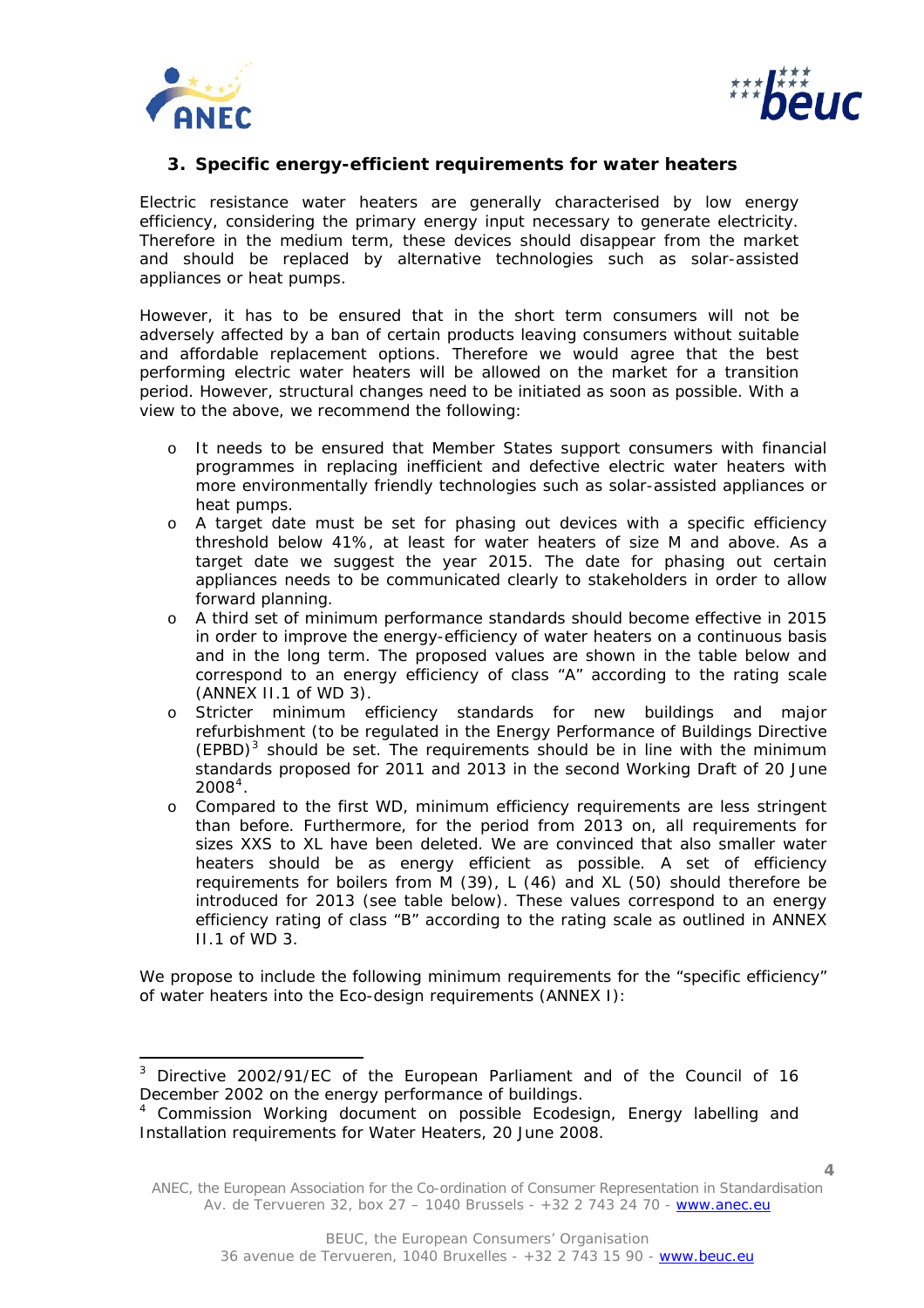



| <b>Size</b> | <b>XXS</b> | <b>XS</b> | S  | M  |    | XL | <b>XXL</b> | 3XL | 4XL |
|-------------|------------|-----------|----|----|----|----|------------|-----|-----|
| From        |            |           |    |    |    |    |            |     |     |
|             |            |           |    |    |    |    |            |     |     |
| Jan         |            |           |    |    |    |    |            |     |     |
| 2009        | 22         | 26        | 26 | 30 | 30 | 30 | 32         | 32  | 32  |
| 2011        | 32         | 32        | 32 | 36 | 37 | 40 | 40         | 40  | 40  |
| 2013        |            |           |    | 39 | 46 | 50 | 60         | 64  | 64  |
| 2015        |            | 35        | 35 | 45 | 56 | 62 | 72         | 80  | 86  |

Black figures correspond to Commission WD 3. Red bold figures correspond to ANEC/BEUC recommendations

# **4. EuP requirements for refrigerants in heat pumps**

We believe that the provisions regarding refrigerants used in heat pumps are insufficient in order to move the market up towards products with the lowest global warming potential. We therefore support the proposal of environmental NGOs that refrigerants with a global warming potential higher than 10 should be marked. Furthermore, consumers need to be informed about the dangers of refrigerant leakage and the need to recycle the equipment properly.

#### **5. Size limits**

We call on the Commission to ensure the correct sizing of water heaters. Currently clause I.2 (size limits) creates a serious loophole as it allows downgrading water heaters by up to two size classes (thus making use of the softer efficiency requirements for the smaller classes). The size class of a water heater should be unambiguously defined by the maximum tapping cycle it is able to achieve.

#### **6. Emissions in use phase**

Although the working document identifies  $NO<sub>x</sub>$ , Carbon Monoxide (CO), hydrocarbons and particulates as significant environmental parameters for water heaters, the proposal only contains limit values for NO<sub>x</sub>.

We are disappointed that the Commission has not taken into account our previous comments regarding the need to set also legal binding limits for CO emissions. A  $NO<sub>x</sub>$  limit without a CO limit is potentially dangerous as one can reduce the emissions of NOx at the expense of increasing CO tremendously. Hence, they need to be measured simultaneously in order to avoid negative health effects.

We therefore reiterate our previous comments and call on the Commission to set not only ambitious limit values for  $NO_x$  emissions but also for CO, hydrocarbons and particulates in the eco-design requirements. Such measures should be based on existing legislation in EU Member States. We ask to apply the limit value for  $NO<sub>x</sub>$  as soon as the measure enters into force instead of delaying it to the year 2013.

Moreover, appropriate measurement methods for the emissions in the use phase should be developed in harmonised standards. Unless these harmonised standards are available an interim measure needs to be put in place in the eco-design requirements.

**<sup>5</sup>**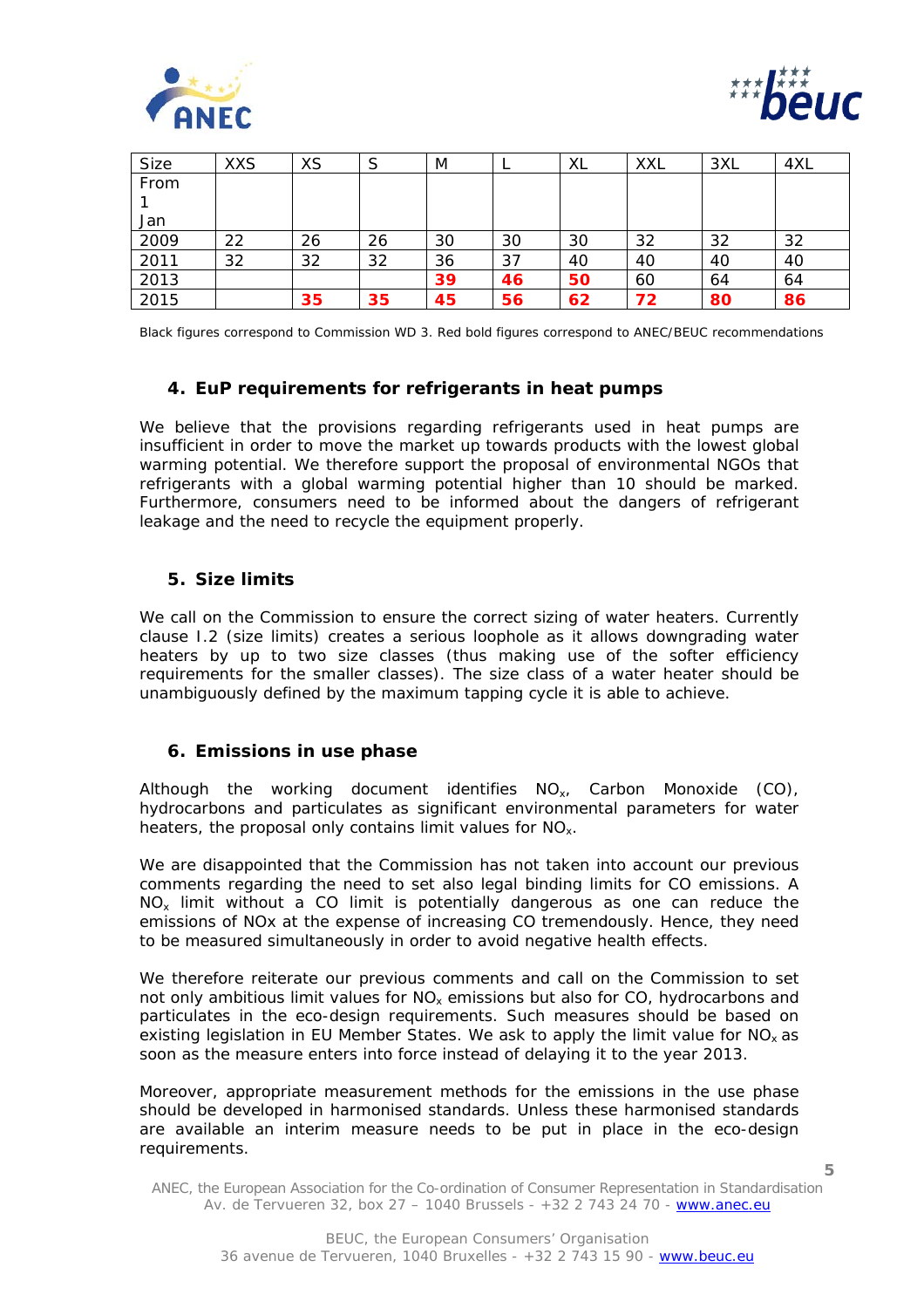



We do not support a higher threshold for  $NO<sub>x</sub>$  emissions where renewable energy has been used. Moreover, we strongly oppose the possible variant as outlined in point I.3.1 of the WD 3 as the preparatory study considered a maximum of 20ppm of NOx as reasonable.

# **7. Verification procedure**

A verification procedure which would allow for a systematic exceedance of limit values is unacceptable. The current proposal allows for a systematic exceedance of specific energy efficiency requirements and  $NO<sub>x</sub>$  emissions by 4%. We therefore propose to delete the 4% variance and to consider the energy efficiency and labelling thresholds as the maximum limit. In cases where the first tested unit exceeds the exact limit value, at least three more units should be tested. If the results prove that on average all units tested (including the initial product tested) exceed the limit, threshold or declared value, the model should be considered to have failed to comply with the relevant value.

Furthermore, we recommend deleting the alternative option for verification which is based on an analysis of a potential test error of the relevant test house.

We are convinced that the verification procedure for market surveillance purposes should not be specified in a harmonised standard but must be contained in the legal text of the Implementing Measures. Technical standards should be used for test methods only.

For declared values we also recommend to delete the 7% variance as the limit values set by the eco-design requirements should be considered as the maximum value. It is the responsibility of manufacturers to ensure that limit values are met without exceeding these values by a certain percentage.

Finally, the verification procedure needs to take into account distribution losses.

# **8. Energy Labelling of water heaters**

#### Independence from energy source

We support the introduction of a labelling system which informs consumers about the energy efficiency of water heaters independent from the technology and energy source involved. A rating scale that would differentiate products within a given technology would not give the right signal to consumers and could prevent them from switching to more environmentally friendly and energy efficient appliances in the future.

#### Layout of the label

It should to be ensured that the layout of the label is in line with the existing A-G labelling scheme for domestic appliances in order to ensure recognition of the label by consumers. The label must have an identifiable top class and needs to be regularly updated by re-scaling the classes downwards as soon as a certain percentage of the market share has reached the top class.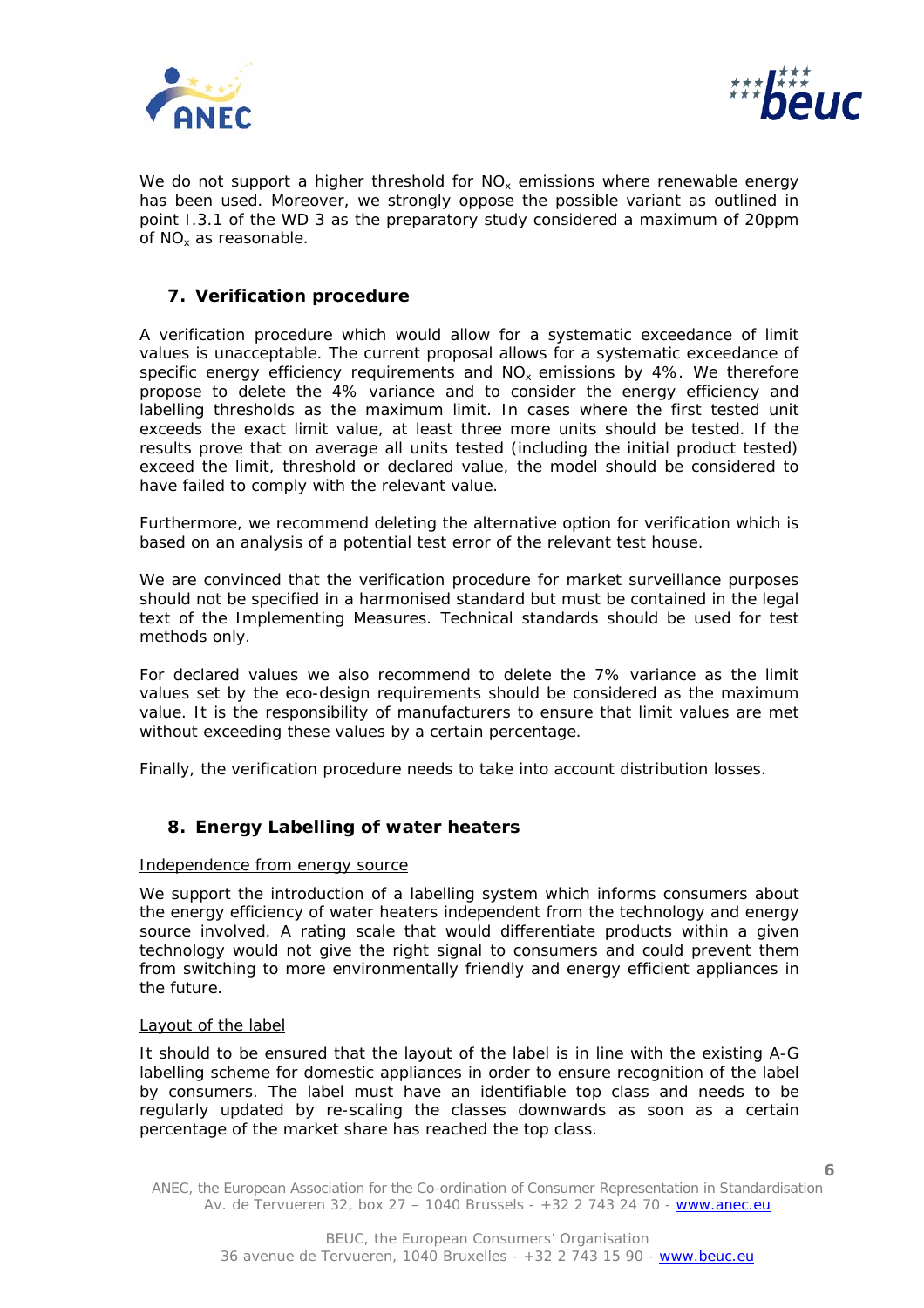



#### Restricted number of classes

We strongly oppose the introduction of  $A_{+}$ ,  $A_{+}$  and  $A_{+}$  + classes as foreseen in the current WD. Even though it is foreseen that only products with renewable input or innovative technologies should be classified as better than "A", we do not consider this classification above "A" as useful. Information on innovative products can easily be communicated to consumers by means of advertising.

The labelling scheme should be limited to seven classes as more classes could reduce clarity and could also result in misclassification because of error margins. As some of the lower classes will be banned in 2011, one possibility could be to collapse the 4 classes that will be banned in 2011 into one - thus reducing the number of classes into seven.

#### Meaningful class names and regular rescaling

Currently it is foreseen to update the energy efficiency requirements in bi-annual steps. However, the updating of class definitions currently does not correspond to this timing. This needs to be changed as the labelling system will otherwise be highly misleading for consumers. For example in 2011 minimum standards will result in a complete phase out of water heaters of class D to G. In 2013 only  $A_{+++}$ to B classes will be available for most size categories of water heaters (in class XXS there will even be only  $A_{++}$  to A). Thus, consumers will be given the impression that an "A"-rated device is best-performing while in fact it falls into the second worst or even the worst class. Therefore it is crucial that the rescaling of labelling classes will be in line with the updating of minimum performance standards.

In order to make the process predictable and transparent, the thresholds for future re-scaling should be set well in advance.

#### Verification of Energy Label is required

Energy Labelling should not be based on manufacturers' self-declarations but on third party testing.

#### Visibility of the Energy Label

The Energy Label for water heaters should be displayed on the product, in advertising material, and the product documentation/fiche so that it is easily visible and readable for consumers and sales personnel.

Also, it should be ensured that consumers will not be confronted with multiple energy labels on one single appliance in cases where water heaters are able to fulfil more than one tapping cycle.

# **9. Need for additional consumer information**

As the water heater classifications, e.g. "XS", "M" or "L", are not very meaningful for consumers as such, it would be useful to better explain and illustrate the meaning of a size class. This additional information should explain which size corresponds to which load profile and which typical use pattern is covered by the respective size class. This information could be provided in the product documentation.